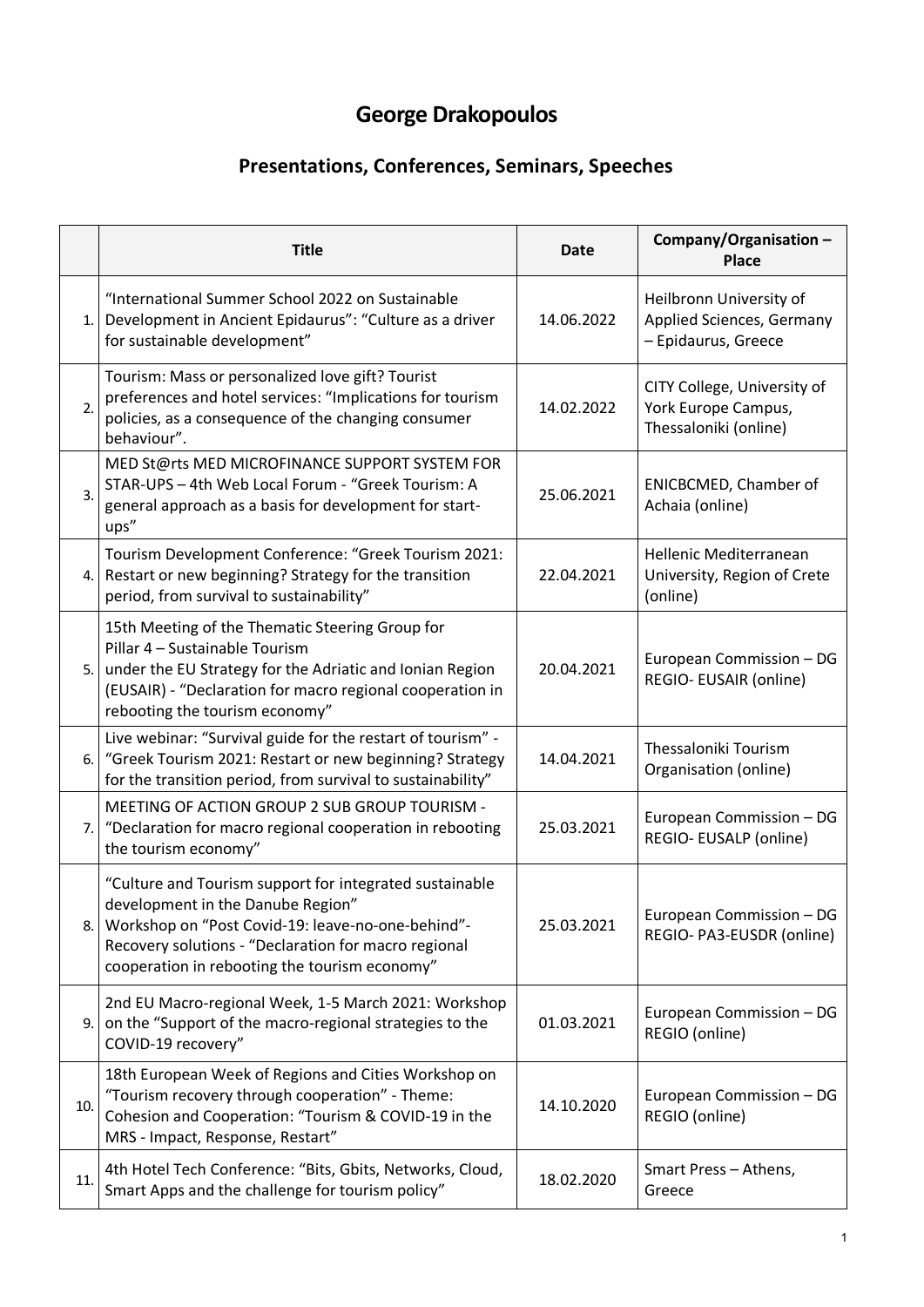| 12.1 | "Cycling Tourism development" of the Interreg<br>Mediterranean - MEDCYCLETOUR (MEDiteranean CYcle<br>route for sustainable coastal TOURism) Project: "Cycling<br>tourism in the context of sustainable tourism<br>development policy" | 14.02.2020    | <b>ECF (European Cyclists'</b><br>Federation), Region of<br>Western Greece, Regional<br>Development Fund Region<br>of Western Greece - Patras,<br>Greece |
|------|---------------------------------------------------------------------------------------------------------------------------------------------------------------------------------------------------------------------------------------|---------------|----------------------------------------------------------------------------------------------------------------------------------------------------------|
| 13.  | Tourism Conference: "Tourism of Tomorrow":<br>«Sustainability within the context of tourism policy»                                                                                                                                   | 17.01.2020    | Anatolia College-American<br>College of Thessaloniki-ACT<br>- Thessaloniki, Greece                                                                       |
| 14.  | Conference: "Sustainable Cultural and Tourism Development:<br>Cultural Routes": "The Cultural Routes in the Marketing of<br>Greek Tourism"                                                                                            | 19.11.2019    | Ministry of Culture and<br>Sports, Greece (Interreg<br>Greece-Italy, POLYSEMI<br>project) - Corfu, Greece                                                |
| 15.  | Peace & Green Forum On Ecology, Culture and Tourism:<br>"Sustainability within the context of tourism policy"                                                                                                                         | 17.10.2019    | China Chamber of Tourism<br>- Pu'er, Yunnan, China                                                                                                       |
| 16.1 | Eurovelo - Sustainable Development and Tourism: "Cycling<br>tourism in the context of sustainable tourism<br>development"                                                                                                             | 22.07.2019    | Eurovelo, Region of Central<br>Greece - Chalkida, Greece                                                                                                 |
| 17.  | 64 <sup>th</sup> Meeting of the UNWTO Commission for Europe (CEU) and<br>workshop on "Growth, innovation and partnerships":<br>"Perceptual and psychological capacities of tourism<br>development"                                    | 27-30.05.2019 | UNWTO - Zagreb, Croatia                                                                                                                                  |
| 18.  | Panoramed/BEST MED: «Empower Mediterranean for<br>smart tourism»                                                                                                                                                                      | 16.05.2019    | Junta de Andalucía - Seville,<br>Spain                                                                                                                   |
| 19.  | Panoramed/ SMART MED: "Empower Mediterranean for<br>smart tourism"                                                                                                                                                                    | 09.05.2019    | Ministry of Tourism, Croatia<br>- Dubrovnik, Croatia                                                                                                     |
| 20.  | Program "INVESTMENT" (INnovatiVe E-Services for booSting<br>Tourist economy and Multimodal public Transportation)<br>Interreg Greece-Italy 2014-2020: «Infrastructure policy for<br>tourism and tourism policy for infrastructure»    | 26-29.03.2019 | Interreg Greece-Italy 2014-<br>2020, Region of Western<br>Greece - Patras-Kalavryta-<br>Messologgi-Katakolo,<br>Greece                                   |
| 21.1 | 39th CPMR Islands Commission Annual General Meeting &<br>Seminar Post-2020 Cohesion Policy: «Sustainability and<br>Tourism in the Ionian Islands»                                                                                     | 21-22.03.2019 | CPMR (Conference of<br><b>Peripheral Maritime</b><br>Regions of Europe) ISLANDS<br>COMMISSION, Region of<br>Ionian Islands - Corfu,<br>Greece            |
| 22.  | 6 <sup>th</sup> Mediterranean Tourism Forum 2019 - Sustainable<br>Tourism Actions & Renewal Strategies (STARS):<br>«Attracting, Training, Maintaining & Elevating Top hotel<br><b>Revenue Management Talent»</b>                      | 15.02.2019    | Mediterranean Tourism<br>Foundation - Malta                                                                                                              |
| 23.1 | Mediterranean Hotel Forum - «Toward the<br>sustainability»: « The human capital as a challenge for<br>tourism policy»                                                                                                                 | 23.11.2018    | Association of the<br><b>Mediterranean Chambers</b><br>of Commerce and Industry<br>(ASCAME) - Barcelona,<br>Spain                                        |
| 24.1 | General Assembly: «Tourism in Corfuture»                                                                                                                                                                                              | 21.11.2018    | <b>OETK - Federation of</b><br><b>Entrepreneurs of Corfu</b><br>Tourism Enterprises -<br>Corfu, Greece                                                   |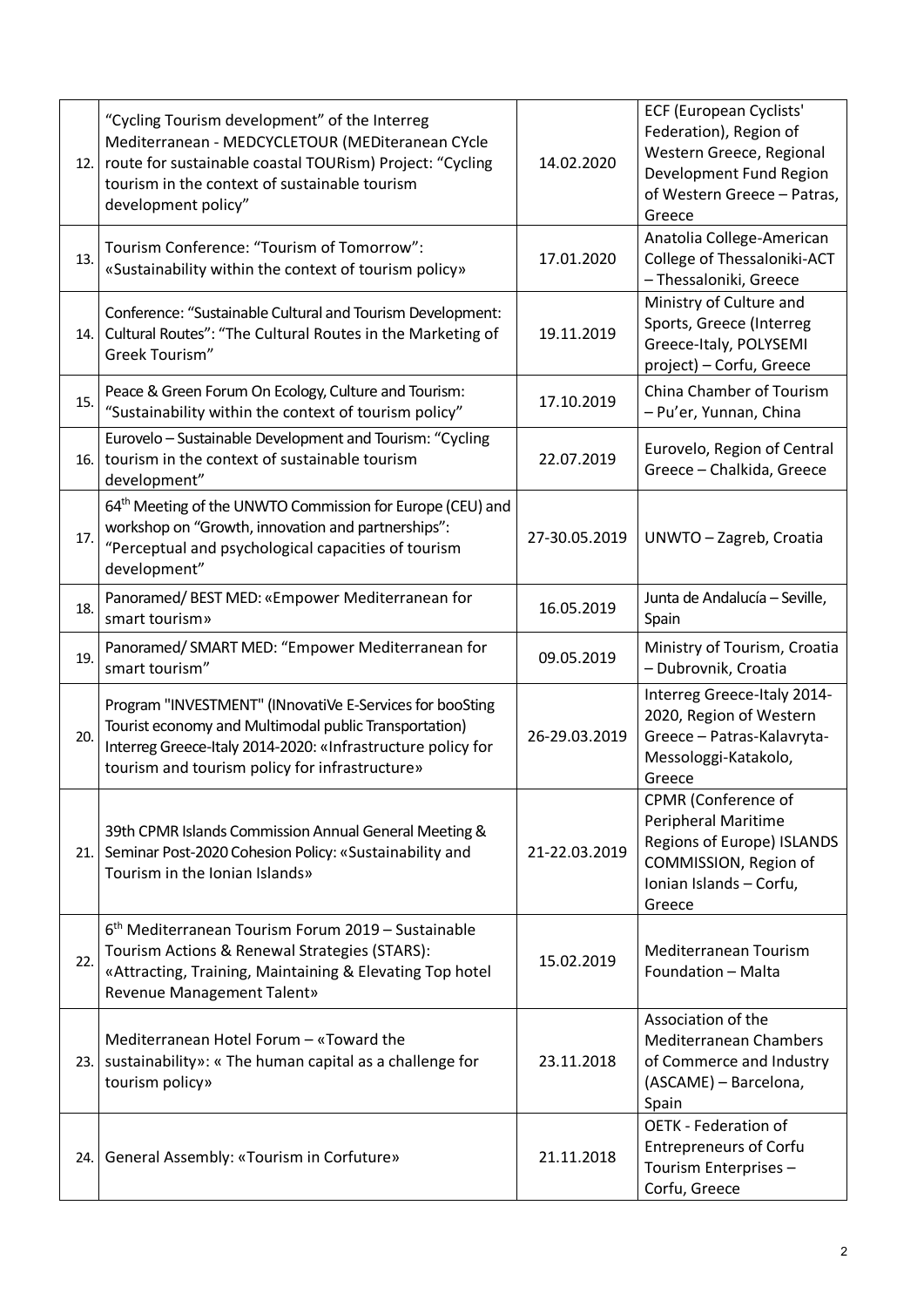| 25.   | PHILOXENIA International Conference: «Silver Tourism<br>55+»: «Seasonality: A marketing and institutional<br>approach»                                                | 10.11.2018    | HELEXPO S.A - Thessaloniki,<br>Greece                                                                                                                                                                                                                                                                  |
|-------|-----------------------------------------------------------------------------------------------------------------------------------------------------------------------|---------------|--------------------------------------------------------------------------------------------------------------------------------------------------------------------------------------------------------------------------------------------------------------------------------------------------------|
| 26.1  | ECOCITY FORUM 2018 Circular Economy in Smart Cities:<br>«Circular Economy<br>as a challenge for tourism policy»                                                       | 05.10.2018    | ECOCITY - Thessaloniki,<br>Greece                                                                                                                                                                                                                                                                      |
| 27.   | 8th Business Conference "South East Europe Tourism -<br>SEET2018": «Managing tourism in times of crisis - The<br>case of Greece»                                      | 03.10.2018    | Mass Media International -<br>Belgrade, Serbia                                                                                                                                                                                                                                                         |
| 28.   | «Discover China»                                                                                                                                                      | 19.06.2018    | Air China & Tourism Generis<br>- Athens, Greece                                                                                                                                                                                                                                                        |
| 29.   | 22nd Roundtable With the Government of Greece - A<br>compass for Europe - A fair wind for Greece: «The<br>Tourism Industry: Full Sail Ahead»                          | 14.06.2018    | The Economist - Athens,<br>Greece                                                                                                                                                                                                                                                                      |
| 30.   | International Mayor's Forum on Tourism: Tourism Culture<br>Sub-forum: « Integrated Development of Tourism and<br>Culture. Positive Impacts for Urban Tourism Economy» | 30.05.2018    | <b>China National Tourism</b><br>Administration (CNTA),<br>UNWTO, The People's<br>Government of Henan<br>Province - Luoyang, China                                                                                                                                                                     |
| 31.1  | International Mayor's Forum on Tourism: «Global look of<br>tourism cities. Opportunities and challenges behind<br>investment, cooperation and product partnering»     | 28.05.2018    | <b>China National Tourism</b><br>Administration (CNTA),<br>UNWTO, The People's<br>Government of Henan<br>Province - Zhengzhou,<br>China                                                                                                                                                                |
| 32.1  | 3rd Tourism Conference: «Quality in Mass Tourism: The<br>Recipe for Success» - «Infrastructure policy for tourism<br>and tourism policy for infrastructure»           | 10.05.2018    | 5 bilateral Chambers:<br>American-Hellenic Chamber<br>of Commerce, British-<br>Hellenic Chamber of<br>Commerce,<br>French-Hellenic Chamber of<br>Commerce and Industry<br>German-Hellenic Chamber<br>of Commerce and Industry<br>Italian-Hellenic Chamber of<br>Thessaloniki - Thessaloniki,<br>Greece |
| 33.   | <b>UNWTO Workshop on Pakistan Tourism: «Tourism</b><br><b>Product Development &amp; Promotion»</b>                                                                    | 29-31.01.2018 | UNWTO - Islamabad,<br>Pakistan                                                                                                                                                                                                                                                                         |
| 34. l | 53th ANNUAL IH&RA CONGRESS «Where East Meet West<br>IN Hospitality»: «The Hospitality Industry facing major<br>issues in the 21th century»                            | 04-06.12.2017 | International Hotels and<br>restaurants Association<br>(IHRA) - Hangzhou, China                                                                                                                                                                                                                        |
| 35.   | PHILOXENIA International Tourism Conference: «Asian<br>Tourism: Greece as a destination and as a European Gate»                                                       | 10.11.2017    | HELEXPO S.A - Thessaloniki,<br>Greece                                                                                                                                                                                                                                                                  |
| 36.   | Workshop «Sustainability for the Tourism Industry»: «The<br>Present and the Future of Sustainable Tourism»                                                            | 19.10.2017    | Hellenic Society for the<br>Protection of Nature-Green<br>Key Programme, Athens,<br>Greece                                                                                                                                                                                                             |
| 37.   | 19th Greek ICT Forum: «The challenge for tourism policy»                                                                                                              | 18.10.2017    | TEAMWORKS - Athens,<br>Greece                                                                                                                                                                                                                                                                          |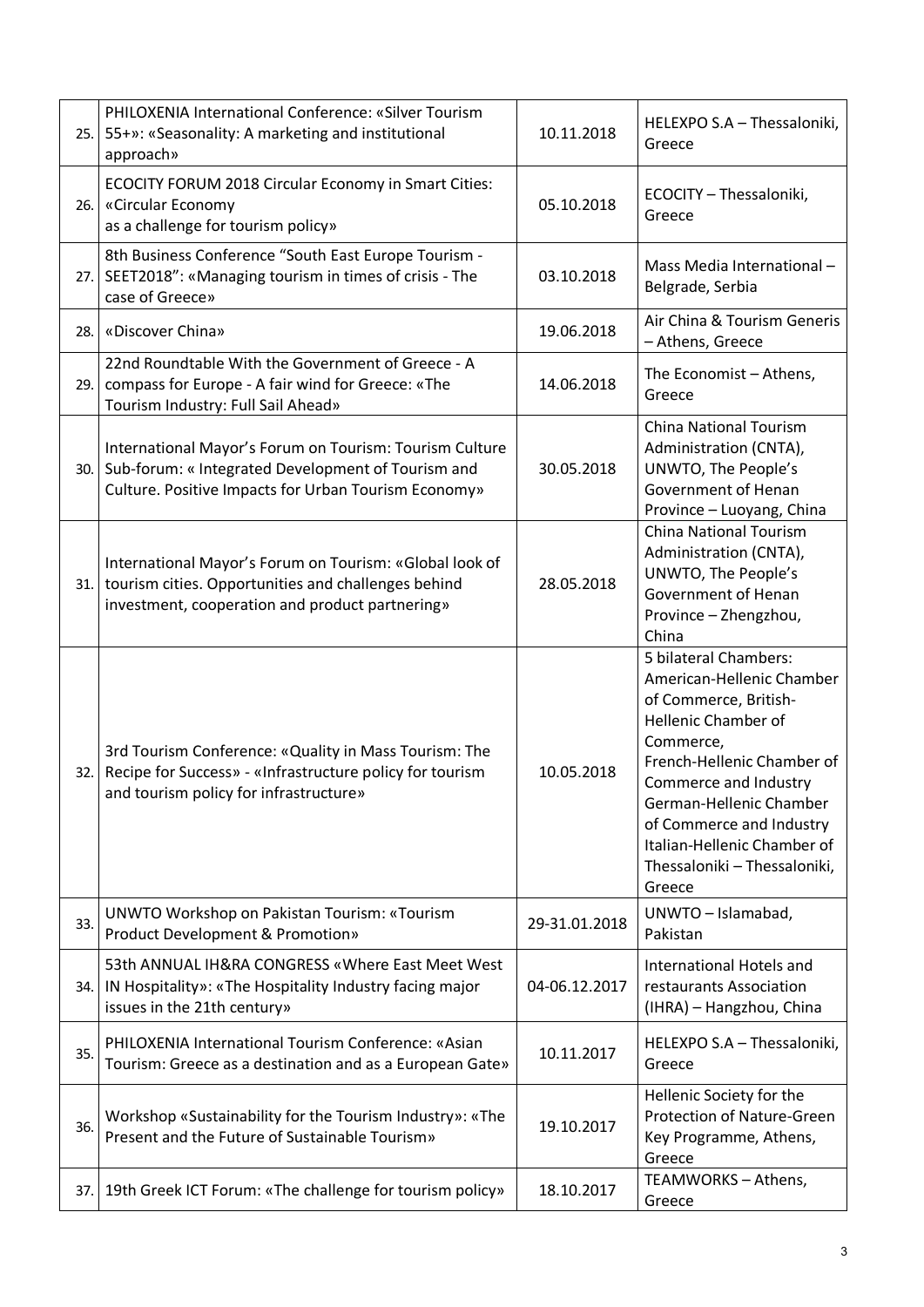| 38.  | 2017 Emei Summit, 4 <sup>th</sup> Sichuan International Travel Expo:<br>«Creativity on sustainability»                                                                                                                                                                                                                               | 17-24.09.2017           | Sichuan International Travel<br>Expo - Leshan, Sichuan,<br>China                                                                               |
|------|--------------------------------------------------------------------------------------------------------------------------------------------------------------------------------------------------------------------------------------------------------------------------------------------------------------------------------------|-------------------------|------------------------------------------------------------------------------------------------------------------------------------------------|
| 39.  | 17th Edition of the Forum of the Adriatic and Ionian<br>Chambers of Commerce-18th Edition of the Forum of<br>Adriatic and Ionian Cities: «Western Silk Road project<br>within the framework of EU-China 2018 Year of Tourism»                                                                                                        | 07-09.06.2017           | Forum of the Adriatic and<br>Ionian Chambers of<br>Commerce - Pescara and<br>Chieti, Italy                                                     |
| 40.  | Malta Presidency of the European Council - Tourism High<br>Level Conference: High Level Master Class on «Attracting<br>Chinese Tourism to the Mediterranean Countries»,<br>«Sharing economy: Impacts and implications of sharing<br>economy on tourism development», «Seasonality:<br>Strategies for addressing seasonality impacts» | 24-26.05.2017           | Ministry for Tourism -<br>Valletta, Malta                                                                                                      |
| 41.  | Destination marketing Workshop: «Strategy and PPP<br>(Public-Private Partnership)»                                                                                                                                                                                                                                                   | 19.02.2017              | Municipality of Mytilene -<br>Lesvos, Greece                                                                                                   |
| 42.  | International Congress on World Civilizations and Creative<br>Tourism                                                                                                                                                                                                                                                                | $30.11 -$<br>01.12.2016 | UNWTO - Sofia, Bulgaria                                                                                                                        |
| 43.  | Workshop «Chinese Outbound Tourism: (almost) all you<br>need to know»                                                                                                                                                                                                                                                                | 25.11.2016              | Pan-Hellenic Federation of<br>Hotel Managers (PODIX),<br>Greek Tourism Expo-<br>Athens, Greece                                                 |
| 44.  | 2016 GSTC European Regional Meeting - «Sustainability<br>within the context of tourism policy»                                                                                                                                                                                                                                       | 24.11.2016              | Global Sustainable Tourism<br>Council (GSTC) - Athens,<br>Greece                                                                               |
| 45.  | Workshop «Chinese Outbound Tourism: (almost) all you<br>need to know»                                                                                                                                                                                                                                                                | 19.11.2016              | Philoxenia Tourism Expo-<br>Thessaloniki, Greece                                                                                               |
| 46.1 | Conference: Sustainable Tourism Planning & Management<br>for European Insular Destinations - «Destination<br>Management & Quality»                                                                                                                                                                                                   | 4.11.2016               | Network of the Insular<br><b>Chambers of Commerce</b><br>and Industry of the<br><b>European Union</b><br>(INSULEUR) - Eretria, Evia,<br>Greece |
| 47.  | The 10th UNWTO/PATA Anniversary Forum on TOURISM<br><b>TRENDS AND OUTLOOK</b>                                                                                                                                                                                                                                                        | 20-22.10.2016           | UNWTO / PATA - Guilin,<br>China                                                                                                                |
| 48.  | International Tourism Cities Mayors Forum                                                                                                                                                                                                                                                                                            | 23-24.05.2016           | <b>Chinese Municipalities</b><br>Union - Zhenghou, China                                                                                       |
| 49.  | «Managing tourism in times of crisis: The case of Greece»                                                                                                                                                                                                                                                                            | 20.05.2016              | <b>International Luxury Hotel</b><br>Association ILHA - Athens,<br>Greece                                                                      |
| 50.  | First World Conference on Tourism for Development<br>«Tourism for Peace and Development»                                                                                                                                                                                                                                             | 18-19.05.2016           | UNWTO / China National<br><b>Tourism Administration</b><br>CNTA - Beijing, China                                                               |
| 51.  | Destination marketing Workshop: «Strategy and PPP<br>(Public-Private Partnership)»                                                                                                                                                                                                                                                   | 14.05.2016              | Municipality of Skiathos-<br>Skiathos, Greece                                                                                                  |
| 52.  | Eastern European tourism markets: «take a walk in the<br>marketing side»                                                                                                                                                                                                                                                             | 23.04.2016              | <b>International Tourist</b><br>Organisation TEZ TOUR -<br>Crete, Greece                                                                       |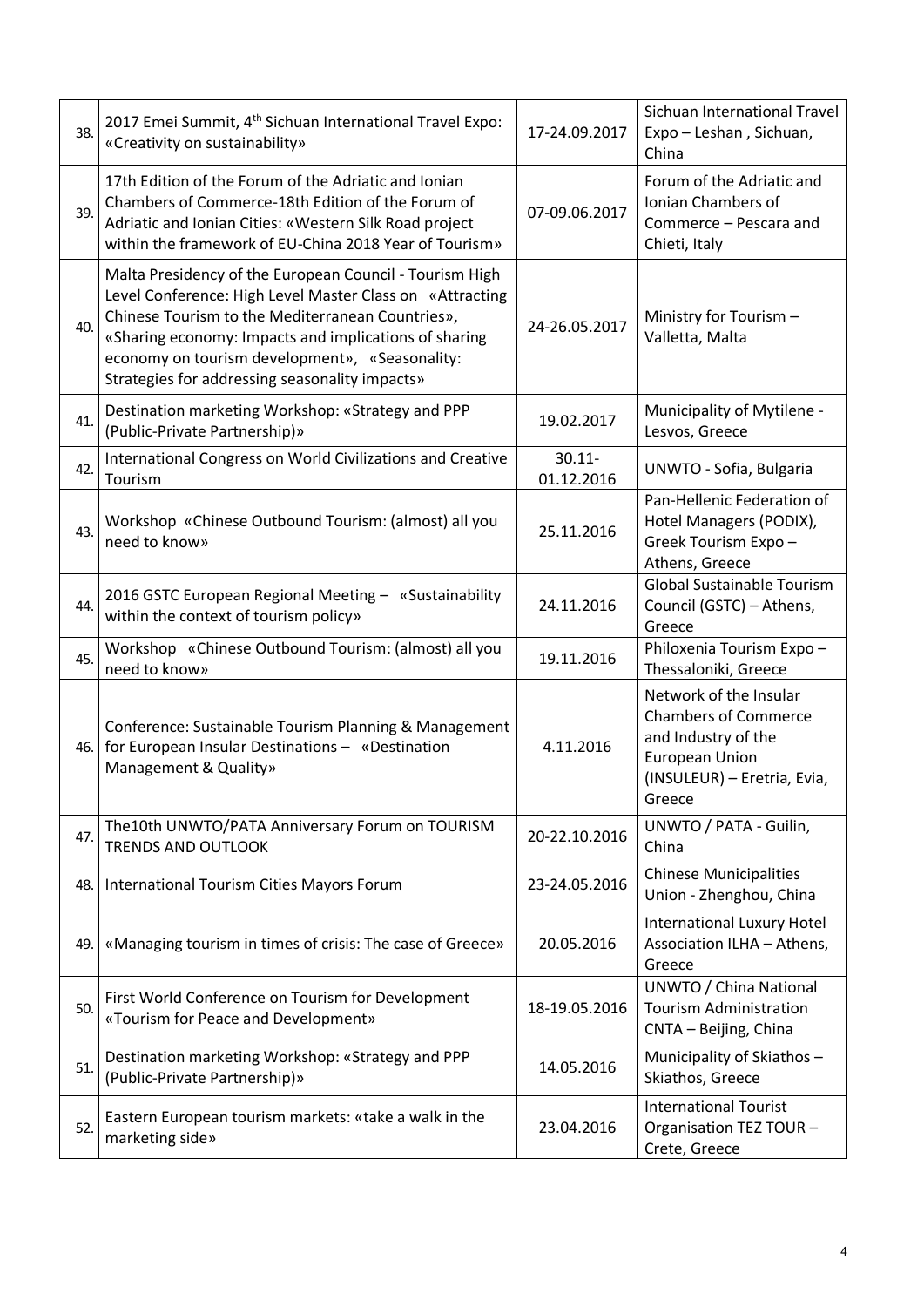| 53.  | Entrepreneurship & Career Panorama Conference:<br>«Flexibility as a factor of competitiveness in tourism<br>development»                               | 02.04.2016    | <b>Strategic Business</b><br>Administration and<br>Entrepreneurship Research<br>Center - Athens, Greece           |
|------|--------------------------------------------------------------------------------------------------------------------------------------------------------|---------------|-------------------------------------------------------------------------------------------------------------------|
| 54.  | ITB Travel Trade Show «Managing tourism in times of<br>crisis: The case of Greece»                                                                     | 10.03.2016    | ITB - Berlin, Germany                                                                                             |
| 55.1 | 1st Mediterranean Hotel Forum - «Tourism as a catalyst<br>for the economic activity between North and South and<br>vice versa»                         | 26.11.2015    | Association of the<br><b>Mediterranean Chambers</b><br>of Commerce and Industry<br>(ASCAME) - Barcelona,<br>Spain |
| 56.  | World Travel Trend Forum - «Managing tourism in times<br>of crisis: The case of Greece»                                                                | 28.10.2015    | IPK International - Pisa,<br>Italy                                                                                |
| 57.  | Train the Trainer: Chinese Tourist Welcome Quality Host                                                                                                | 26.09.2015    | <b>COTRI China Outbound</b><br><b>Tourism Research Institute</b><br>- Athens, Greece                              |
| 58.  | EUSBSR Conference «Tourism policy priorities from a PPP<br>perspective»                                                                                | 22.09.2015    | EU Strategy for the Baltic<br>Sea Region (EUSBSR) -<br>Gdansk, Poland                                             |
| 59.  | EUSAIR Conference «Sustainable tourism as a pillar for the<br><b>EUSAIR»</b>                                                                           | 11.06.2015    | EU Strategy for the Adriatic<br>and Ionian Region (EUSAIR)<br>- Hersonissos, Crete,<br>Greece                     |
| 60.  | Balkan & Black Sea Regional Commission General<br>Assembly «Cultural tourism in the Black Sea area»                                                    | 28.05.2015    | Balkan & Black Sea Regional<br>Commission - Brussels,<br>Belgium                                                  |
| 61.  | IACUDIT Conference «Tourism as a pillar of the economy:<br>the case of Greece»                                                                         | 21.05.2015    | International Association of<br><b>Cultural and Digital Tourism</b><br>(IACUDIT) - Athens, Greece                 |
| 62.  | 1st International Conference on Sustainable Development<br>«Sustainability within the context of tourism policy»                                       | 16.052015     | <b>International Hellenic</b><br>University - Thessaloniki,<br>Greece                                             |
| 63.  | Workshop: Prospects & ways of developing Central<br>Greece Airport: «Regional Development and Tourism. Are<br>we ready to take off? »                  | 09.05.2015    | <b>Hotel Owners Association</b><br>of Magnesia - Agria, Volos,<br>Greece                                          |
| 64.  | DEREE's Business Week: «Tourism as a pillar of the Greek<br>economy»                                                                                   | 30.03.2015    | American College of Greece<br>(Deree) - Athens, Greece                                                            |
| 65.  | Entrepreneurship & Career Panorama Conference:<br>«Tourism as a pillar of the Greek economy»                                                           | 21.03.2015    | <b>Strategic Business</b><br>Administration and<br>Entrepreneurship Research<br>Center - Athens, Greece           |
| 66.  | Global Tourism Economy Forum                                                                                                                           | 26-28.10.2014 | SAR Macao & CNTA -<br>Macao, China                                                                                |
| 67.  | 7th International Black Sea Symposium: «Sustainability<br>within the context of tourism policy»                                                        | 16.10.2014    | <b>International Centre for</b><br>Black Sea Studies (ICBSS) -<br>Athens, Greece                                  |
| 68.  | 1st International Congress: Towards Green Growth<br>Entrepreneurship and Innovation in Tourism - «Tourism<br>policy priorities from a PPP perspective» | 28.042014     | European Economic and<br>Social Committee (EESC) -<br>Dubrovnik, Croatia                                          |
| 69.  | «Rhodian Gastronomy and all inclusive»                                                                                                                 | 12.04.2014    | Rhodes, Greece                                                                                                    |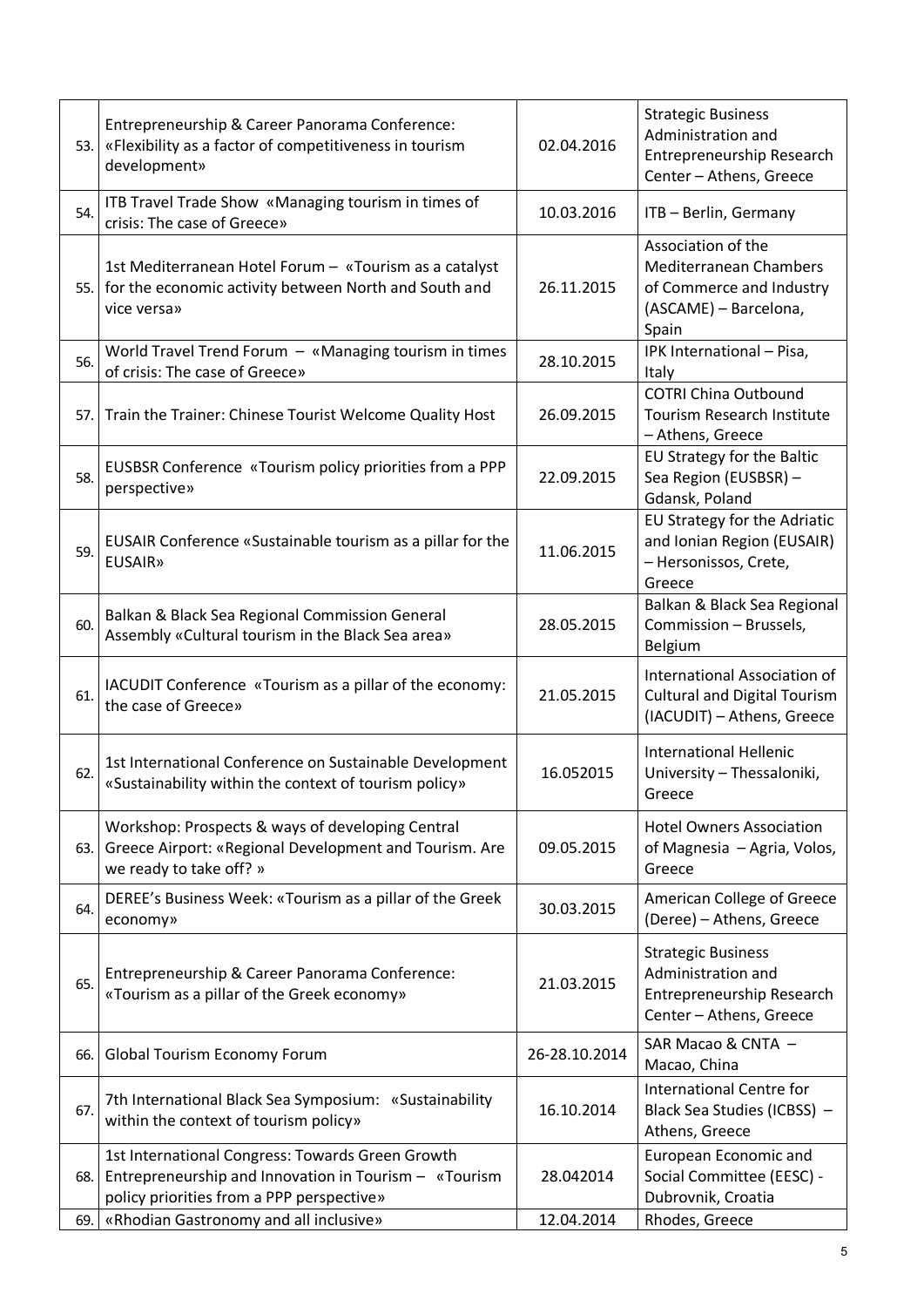| 70. | SETE «Greek Tourism 2020: Proposal for the new<br>development model»                                                              | 02.04.2014 | Aegean University - Chios,<br>Greece                                                                    |
|-----|-----------------------------------------------------------------------------------------------------------------------------------|------------|---------------------------------------------------------------------------------------------------------|
| 71. | Entrepreneurship & Career Panorama Conference:<br>«From quality to value for money with strategic patience»                       | 28.03.2014 | <b>Strategic Business</b><br>Administration and<br>Entrepreneurship Research<br>Center - Athens, Greece |
| 72. | High Level Conference on Coastal and Maritime Tourism:<br>«Policy priorities from a PPP perspective»                              | 10.03.2014 | Hellenic Presidency of the<br>EU and the European<br>Commission - Athens,<br>Greece                     |
| 73. | «From quality to value for money with strategic patience»<br>Workshop                                                             | 22.02.2014 | Rhodes, Greece                                                                                          |
| 74. | Maritime Tourism Summer Course: «PPP Public Private<br>Partnerships in Cruises»                                                   | 09.2014    | Rhodes, Greece                                                                                          |
| 75. | «The challenge of competitiveness»                                                                                                | 06.12.2013 | <b>BCA Business College of</b><br>Athens - Athens, Greece                                               |
| 76. | Workshop: «The contribution of new markets in the<br>growth of Greek Tourism»                                                     | 23.11.013  | Philoxenia Tourism Expo<br>2013 - Thessaloniki, Greece                                                  |
| 77. | Conference «Can Greece become a Luxury Destination? »                                                                             | 21.11.2013 | <b>Marketing Week</b><br>Conferences - Athens,<br>Greece                                                |
| 78. | EUSAIR Conference: «Ensuring regional attractiveness and<br>working towards a common tourism brand»                               | 14.11.2013 | EU Strategy for the Adriatic<br>and Ionian Region (EUSAIR)<br>- Brussels, Belgium                       |
| 79. | SETE «Greek Tourism 2020: Proposal for the new<br>development model - The human factor»                                           | 08.11.2013 | BCA, Business College of<br>Athens - Athens, Greece                                                     |
| 80. | Forum: «Hellas Kenya Business & Investment Cooperation<br>- Business & Investment Cooperation Perspectives In<br>Tourism»         | 08.11.2013 | Athens, Greece                                                                                          |
| 81. | SETE «Greek Tourism 2020: Proposal for the new<br>development model»                                                              | 01.11.2013 | BCA, Business College of<br>Athens - Athens, Greece                                                     |
| 82. | Report of the Chair Georgios Drakopoulos                                                                                          | 27.08.2013 | <b>UNWTO Affiliate Members</b><br>19th General Assembly -<br>Victoria Falls, Zimbabwe-<br>Zambia        |
| 83. | SETE Proposal for a new development model                                                                                         | 22.03.2013 | TRC - Athens, Greece                                                                                    |
| 84. | IACA Assembly: «Tourism and Aviation - Working<br>together»                                                                       | 21.03.2013 | <b>International Anti-</b><br><b>Corruption Academy (IACA)</b><br>Assembly - Athens, Greece             |
| 85. | «Greek Tourism» Workshop                                                                                                          | 06.02.2013 | <b>EPAL Rafina - Greece</b>                                                                             |
| 86. | Ecotourism 2012 - Carbontour Conference -<br>«International Conference to Promote Sustainability in<br>the Tourism Industry»      | 10.12.2012 | <b>National Technical</b><br>University of Athens (NTUA)<br>- Athens, Greece                            |
| 87. | Jean Monnet European Center of Excellence Event<br>«Priority Areas for New Growth: Tourism, Shipping,<br>Agriculture / Fisheries» | 27.11.2012 | Jean Monnet European<br>Center of Excellence -<br>Athens, Greece                                        |
| 88. | 1st Annual Tourism Conference: «Modern trends and<br>prospects of the tourism industry»                                           | 24.11.2012 | Philoxenia Tourism Expo-<br>Thessaloniki, Greece                                                        |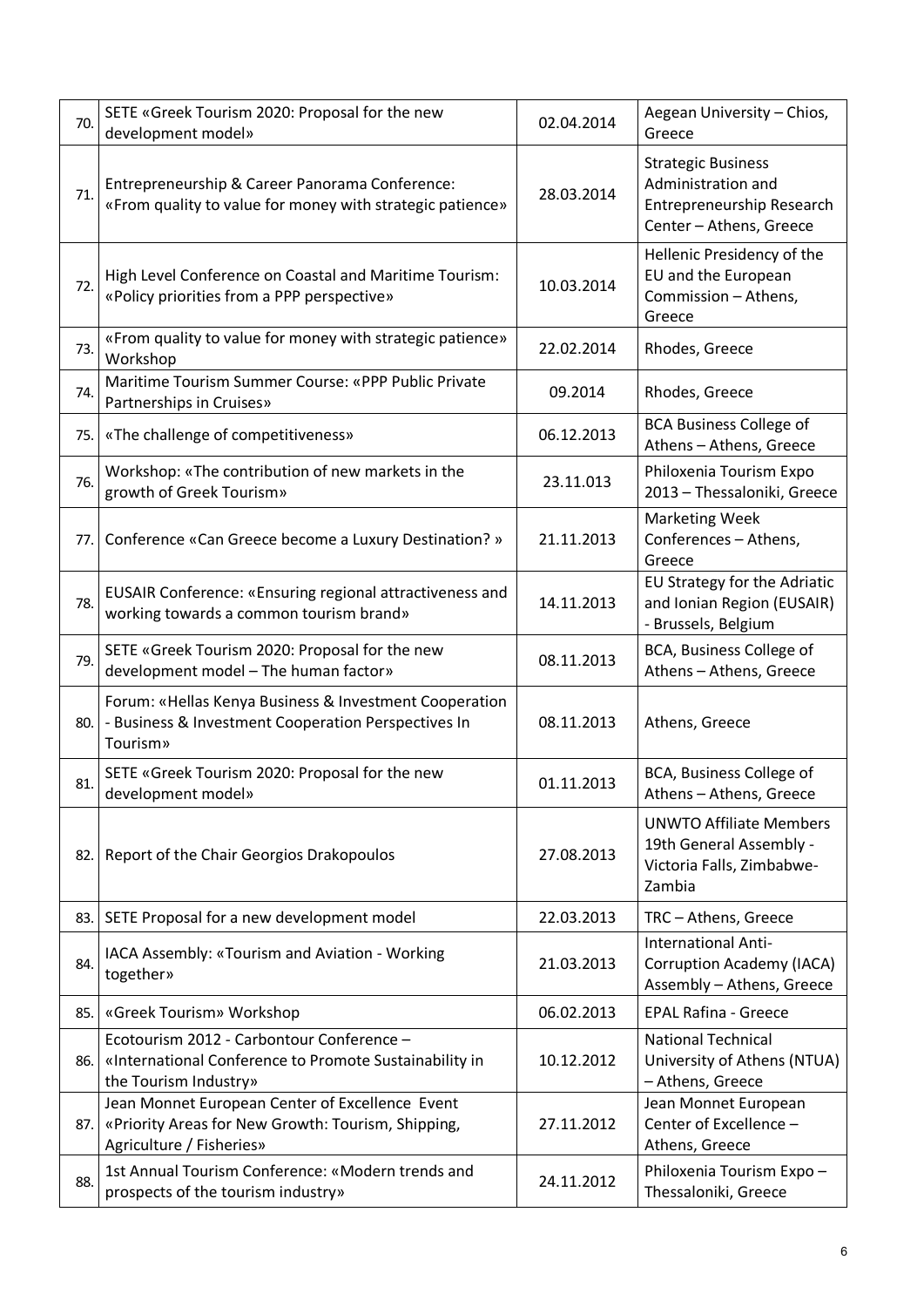| 89.  | <b>UNWTO Affiliate Members 1st Extraordinary Meeting</b><br>«Present & Future of the Affiliate Members»                                                                                     | 15.11.2012    | UNWTO - Istanbul, Turkey,<br>Istanbul                                                                                                |
|------|---------------------------------------------------------------------------------------------------------------------------------------------------------------------------------------------|---------------|--------------------------------------------------------------------------------------------------------------------------------------|
| 90.  | <b>Marketing Greece</b>                                                                                                                                                                     | 28.10.2012    | Athens, Greece                                                                                                                       |
| 91.  | Lunch meeting of the Members of the European<br>Parliament - Circle «Friends of Greece»                                                                                                     | 26.06.2012    | European Parliament-<br>Brussels, Belgium                                                                                            |
| 92.  | Presentation during the European Parliament Transport<br>and Tourism Committee's visit: «SETE Proposal for a new<br>development model»                                                      | 20.06.2012    | <b>European Parliament</b><br><b>Transport and Tourism</b><br>Committee - Crete, Greece                                              |
| 93.  | UNWTO Affiliate Programme «Current situation &<br>Management of the Affiliate Members Programme»                                                                                            | 13.06.2013    | <b>UNWTO Affiliate Members</b><br>- Barcelona, Spain                                                                                 |
| 94.  | UNWTO Affiliate Programme «The role of the Affiliate<br><b>Members</b> »                                                                                                                    | 09.05.2012    | UNWTO - Batumi, Georgia                                                                                                              |
| 95.  | Lecture «Proposal for a new development model»                                                                                                                                              | 29.03.2012    | LE MONDE Institute of<br>Hotel & Tourism Studies -<br>Athens, Greece                                                                 |
| 96.  | IMIC Conference: Tourism & Gastronomy in action - SETE<br>«Greek Tourism 2020: Proposal for a new development<br>model - Progress Report»                                                   | 15.02.2012    | IMIC Conferences - Athens,<br>Greece                                                                                                 |
| 97.1 | SETE «Greek Tourism 2020»                                                                                                                                                                   | 14.02.2012    | 13th Airline Marketing<br>Workshop - Athens, Greece                                                                                  |
| 98.  | Business of Luxury Conference «The challenge of the<br>recession - Tourism & Luxury»                                                                                                        | 14.02.2012    | Athens, Greece                                                                                                                       |
| 99.  | Epirus Business Forum: SETE «Greek Tourism 2020:<br>Proposal for a new development model»                                                                                                   | 28.01.2012    | NEXT COM - Ioannina,<br>Greece                                                                                                       |
| 100. | American-Hellenic Chamber Of Commerce - 22nd Annual<br>Conference «Greek economy: Time of responsibility,<br>decision and action» - «Tourism: The comparative<br>advantages of our country» | 15.12.2011    | AMERICAN-HELLENIC<br>CHAMBER OF COMMERCE -<br>Athens, Greece                                                                         |
| 101. | SETE «Greek Tourism 2020: Proposal for a new<br>development model - Destination Marketing»                                                                                                  | 03.12.2011    | SETE - Santorini, Greece                                                                                                             |
| 102. | Tourism Investment Conference: Focus on Greece<br>«Selection criteria for Tourism Investments»                                                                                              | 29.11.2011    | Financial Times - Athens,<br>Greece                                                                                                  |
| 103. | International Tourism Conference «Tourism as Inducer of<br>Development, Social Inclusion and Regional Integration»,<br>«Olympic Games & Tourism: The Greek Experience»                      | 28-29.11.2011 | Brazilian Ministry of<br>Tourism, Inter-American<br>Development Bank (IDB),<br>Banco do Nordeste (BNB),<br>UNWTO - Fortaleza, Brazil |
| 104. | Capital+Vision Conference: «SETE Proposal for a new<br>development model»                                                                                                                   | 24.09.2011    | Capital+Vision - Athens,<br>Greece                                                                                                   |
| 105. | Forum «Greece 2020»                                                                                                                                                                         | 24.09.2012    | SETE - Athens, Greece                                                                                                                |
| 106. | SETE «Greek Tourism 2020: Proposal for a new<br>development model»                                                                                                                          | 30.08.2011    | Rhodes Hotels Association -<br>Rhodes, Greece                                                                                        |
| 107. | KSD Workshop: «Extension of tourist season, investments<br>and local community: their importance for tomorrow's                                                                             | 18.06.2011    | «Money & Tourism", KSD,<br>Municipality of Rhodes,<br>Chamber od Dodecanese,                                                         |
|      | Greek tourism»                                                                                                                                                                              |               | Rhodes Hotels Association -<br>Rhodes, Greece<br>Municipality of Kos - Kos,                                                          |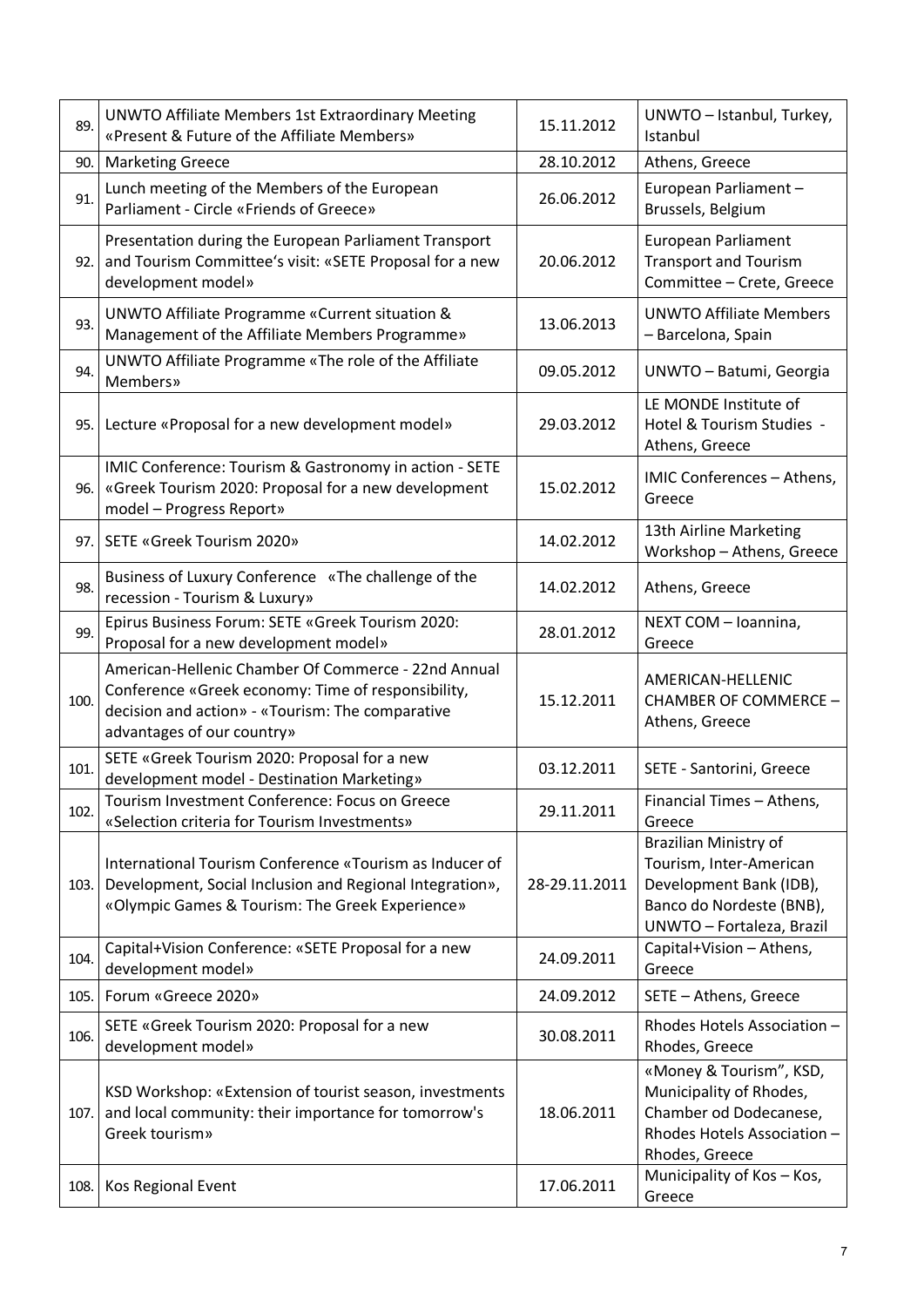| 109. | <b>SETKE 14th Annual Conference</b>                                                                                                                                                                          | 20.03.2011    | <b>Greek Confederation of</b><br><b>Tourist Accommodation</b><br>Enterprises (SETKE) -<br>Athens, Greece                                                                                                                              |
|------|--------------------------------------------------------------------------------------------------------------------------------------------------------------------------------------------------------------|---------------|---------------------------------------------------------------------------------------------------------------------------------------------------------------------------------------------------------------------------------------|
| 110. | IMIC Conference 2011 «Gastronomy in the marketing<br>menu of Greek Tourism»                                                                                                                                  | 02.02.2011    | IMIC Conferences - Athens,<br>Greece                                                                                                                                                                                                  |
| 111. | 1st Conference: E-Tourism & Travel Distribution for<br>Southern Europe & Mediterranean «Web Strategy:<br>Creating an integrated online marketing & social media<br>plan for SETE»                            | 01.02.2011    | EyeforTravel - Athens,<br>Greece                                                                                                                                                                                                      |
| 112. | 1st Open Tourism Consultation in Peloponnese                                                                                                                                                                 | 29.01.2011    | Nafplio, Greece                                                                                                                                                                                                                       |
| 113. | 2 <sup>nd</sup> International Conference Foodstandard:<br>«Sustainability, Nutrition, Tourism: key factors for the<br>extroversion of Greek olive products» - «Gastronomy in<br>the Greek Tourism Marketing» | 27.01.2011    | Foodstandard - Athens,<br>Greece                                                                                                                                                                                                      |
| 114. | UNWTO Affiliate Members «The role of the Affiliate<br>Members within the UNWTO»                                                                                                                              | 19.11.2011    | <b>UNWTO Affiliate Members</b><br>- Barcelona, Spain                                                                                                                                                                                  |
| 115. | 22nd Alpine Center Graduation Ceremony-SETE «Greek<br>Tourism 2020: Proposal for a new development model -<br>The human factor»                                                                              | 29.11.2010    | ALPINE CENTER - Athens,<br>Greece                                                                                                                                                                                                     |
| 116. | 2010 World Tourism Day Main Venue Celebration & China<br>Guangdong International Tourism and Culture Festival &<br><b>PPRD Tourism Promotion Convention</b>                                                  | 27.09.2010    | Tourism Administration of<br>Guangdong Province,<br><b>Guangdong Culture</b><br>Department, Department of<br>Foreign Trade and<br><b>Economic Cooperation of</b><br>Guangdong Province,<br><b>Guangdong Foreign Affairs</b><br>Office |
| 117. | <b>GATCA 2nd Regional Airport Summit «Greek Tourism</b><br>2020»                                                                                                                                             | 06-08.05.2010 | <b>Greek Air Traffic Controllers</b><br>Association (GATCA) -<br>Rhodes, Greece                                                                                                                                                       |
| 118. | Lecture «Competitiveness in Tourism»                                                                                                                                                                         | 12.04.2010    | LE MONDE Institute of<br>Hotel & Tourism Studies -<br>Athens, Greece                                                                                                                                                                  |
| 119. | GATCA Event for the 60 years of Air Traffic Control in<br>Greece                                                                                                                                             | 22.03.2010    | <b>Greek Air Traffic Controllers</b><br><b>Association (GATCA) -</b><br>Athens, Greece                                                                                                                                                |
| 120. | Deree Business Week Annual Forum «The challenge of<br>competitiveness for the Greek Tourism Industry»                                                                                                        | 18.03.2010    | American College of Greece<br>(Deree) - Athens, Greece                                                                                                                                                                                |
| 121. | IMIC Conference 2010 «Portfolios of tourism products:<br>Building methodologies and support policies»                                                                                                        | 11.02.2010    | IMIC Conferences - Athens,<br>Greece                                                                                                                                                                                                  |
| 122. | Meeting with the French Counselors for Foreign Trade<br>«Tourism Development in Greece - Background facts &<br>current policy issues»                                                                        | 28.01.2010    | Embassy of France in<br>Athens - Athens, Greece                                                                                                                                                                                       |
| 123. | BCA Networking Day «Greece as an International<br>Destination for Hospitality and Tourism Education»                                                                                                         | 10.12.2009    | BCA, Business College of<br>Athens - Athens, Greece                                                                                                                                                                                   |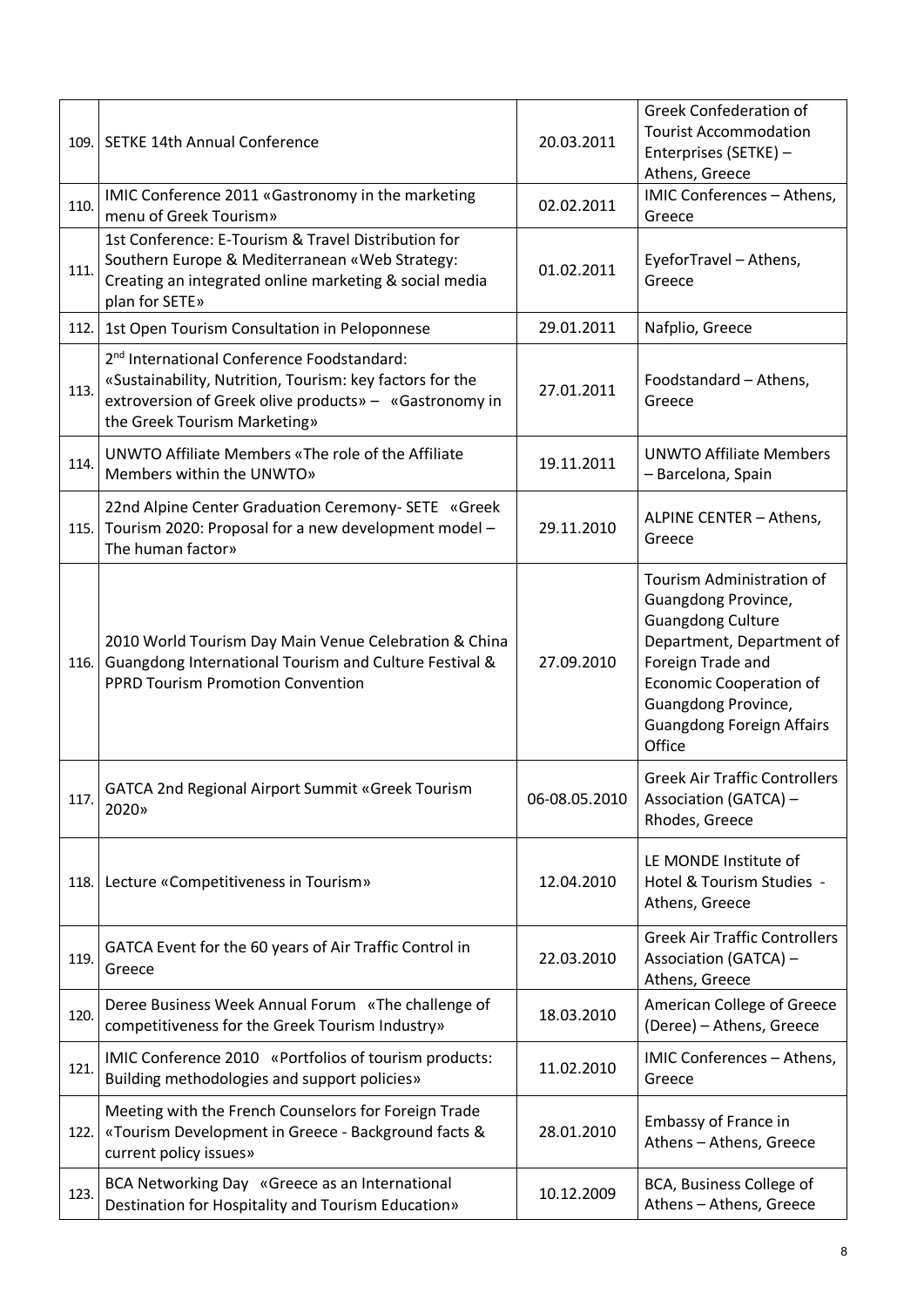| 124. | American-Hellenic Chamber of Commerce «The Greek<br>Economy Conference» - «The Hellenic Culture: The<br>Comparative Asset of Greece for Tourism Development»                                                                                                           | 01.12.2009    | American-Hellenic Chamber<br>of Commerce - Athens,<br>Greece                                                      |
|------|------------------------------------------------------------------------------------------------------------------------------------------------------------------------------------------------------------------------------------------------------------------------|---------------|-------------------------------------------------------------------------------------------------------------------|
| 125. | «Injections» into Greek Tourism Portfolio                                                                                                                                                                                                                              | 30.11.2009    | SETE - Athens, Greece                                                                                             |
| 126. | Medical Tourism Promoting Greece as an International<br>Destination for Hospitality and Medical Tourism                                                                                                                                                                | 30.11.2009    | SETE - Athens, Greece                                                                                             |
| 127. | World Travel Market 2009                                                                                                                                                                                                                                               | 09-12.11.2009 | <b>World Travel Market -</b><br>London, UK                                                                        |
| 128. | World Travel Monitor Forum 2009                                                                                                                                                                                                                                        | 05-06.11.2009 | IPK International - Pisa,<br>Italy                                                                                |
| 129. | UNWTO XVIII General Assembly «The role of the private<br>sector in UNWTO: How can we contribute to organizing a<br>better model of global tourism governance»                                                                                                          | 01-08.10.2009 | UNWTO - Astana,<br>Kazakhstan                                                                                     |
| 130. | 4th RED Forum: Sustainable opportunities for property<br>and tourism «Greek Tourism 2020»                                                                                                                                                                              | 29.09.2009    | <b>RED Real Estate and</b><br>Development - Athens,<br>Greece                                                     |
| 131. | «Greek Tourism 2020»                                                                                                                                                                                                                                                   | 23.09.2009    | SETE - Athens, Greece                                                                                             |
| 132. | Pricing Policy Recommendations - Effectiveness of<br>Government Support Measures for Tourism - Future<br><b>Actions &amp; Studies SETE</b>                                                                                                                             | 24.07.2009    | <b>Cretan Hotel Managers</b><br>Association - Crete, Greece                                                       |
| 133. | Lecture: «Education as a Tourism Product - Promoting<br>Greece as an International Destination for Hospitality and<br><b>Tourism Education»</b>                                                                                                                        | 26.05.2009    | <b>Technological Educational</b><br>Institute of Piraeus-<br>Aigaleo, Greece                                      |
| 134. | 3rd International Conference: «Tourism & Property in<br>Greece»                                                                                                                                                                                                        | 23.03.2009    | Tourism & Property<br>Magazine - Athens, Greece                                                                   |
| 135. | FAHCAA (OSYPA) Two-day Conference: «The role of Greek<br>State Airports and the impact of their privatization»                                                                                                                                                         | 19.03.2009    | <b>Federation of Associations</b><br>of Hellenic Civil Aviation<br>Authority (FAHCAA)<br>(OSYPA) - Athens, Greece |
| 136. | IMIC Conference 2009: 5th International Conference on<br>«Conferences & Incentives»                                                                                                                                                                                    | 04-05.02.2009 | HELIOTOPOS SA - Athens,<br>Greece                                                                                 |
| 137. | UNWTO Regional Conference for the Middle Eastern and<br>Mediterranean countries on Climate Solutions for the<br>Tourism Industry «Tourism: Responding to a Turbulent<br>Economy and a Changing Climate - A conference for the<br>Middle East and Mediterranean Region» | 23-24.11.2008 | UNWTO - Sharm el Sheikh,<br>Egypt                                                                                 |
| 138. | World Travel Market, Tourism Society                                                                                                                                                                                                                                   | 10.11.2008    | <b>World Travel Market</b><br>(WTM) - London, UK                                                                  |
| 139. | World Travel Monitor Forum «Experience as the Basis for<br>Marketing Strategies - Life issues and how to deal with<br>politicians»                                                                                                                                     | 06-07.11.2008 | IPK International - San<br>Giuliano Terme, Pisa, Italy                                                            |
| 140. | 3rd International Tourism Forum: «Managing Change in<br>Tourism Destinations Strategies and Actions»                                                                                                                                                                   | 24-25.10.2008 | Rhodes, Greece                                                                                                    |
| 141. | 3rd International Real Estate Symposium «Shaping the<br>Future for Conference Business», «Investment                                                                                                                                                                   | 29.09.2008    | RE+D, Hellenic-British<br>Chamber of Commerce -                                                                   |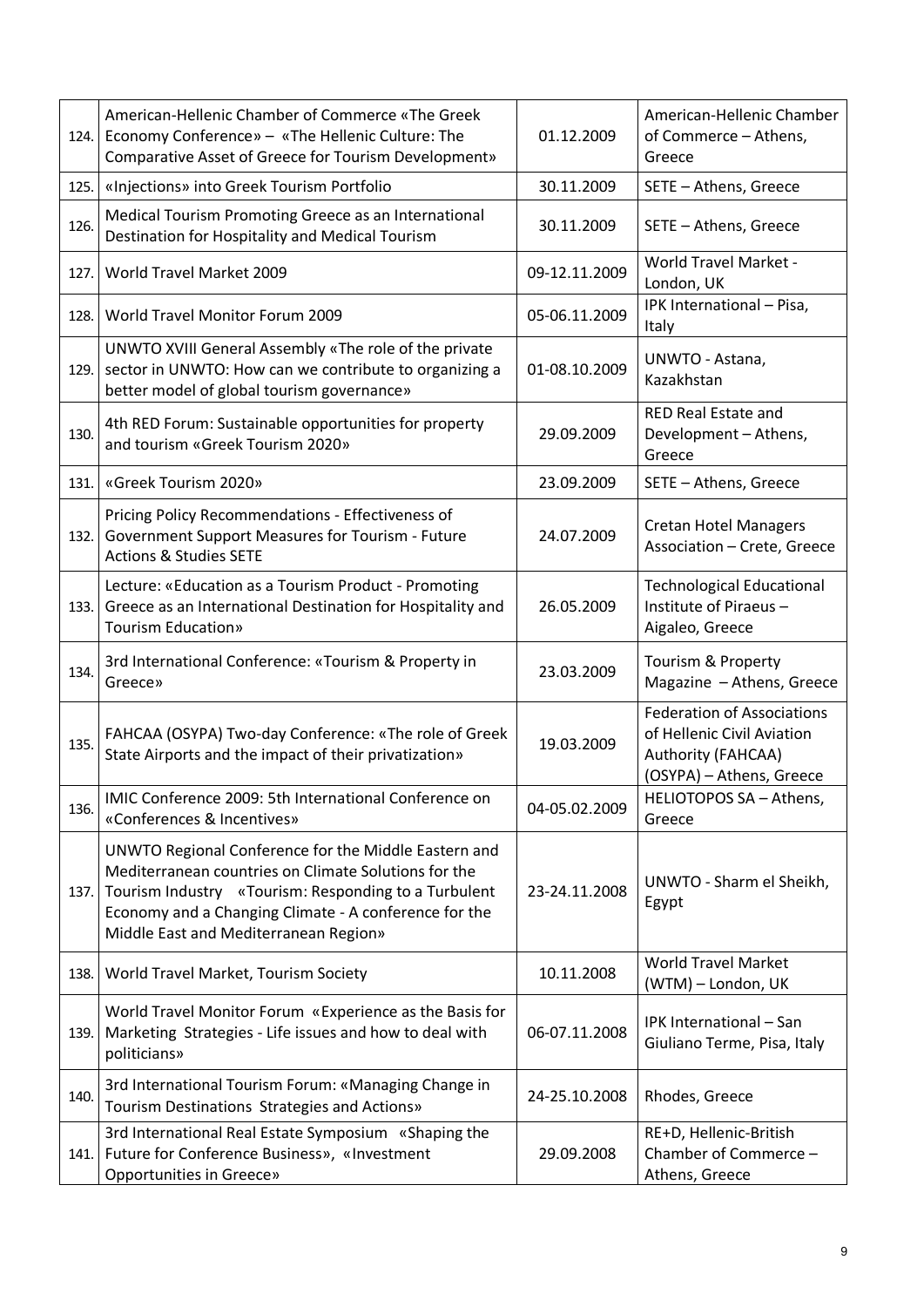| 142. | 4th International Conference Destination Management &<br>Marketing: «A Focus on the Experience as the Basis of<br>Strategy. The Case of Greece» | 16-17.09.2008 | UNWTO - Bordeaux, France                                                                                                |
|------|-------------------------------------------------------------------------------------------------------------------------------------------------|---------------|-------------------------------------------------------------------------------------------------------------------------|
| 143. | Diamonds: «The fastest growing enterprises of Industry,<br><b>Commerce and Hospitality Sectors»</b>                                             | 03.06.2008    | STAT BANK - Athens,<br>Greece                                                                                           |
| 144. | Lecture: «Education as a tourist product»                                                                                                       | 08.05.2008    | Alpine-Trinity - Athens,<br>Greece                                                                                      |
| 145. | Workshop: «Promoting Greece as an international<br>destination for tourism and hotel management studies»                                        | 07.05.2008    | Alpine Center - Athens,<br>Greece                                                                                       |
| 146. | Lecture: «Tourism Development in Greece<br>Background facts & current policy issues»                                                            | 10.04.2008    | The American College of<br>Greece - Athens, Greece                                                                      |
| 147. | Lecture: «The challenge of competitiveness for tourism<br>destinations-The case of Greece»                                                      | 06.12.2007    | The American College of<br>Greece - Athens, Greece                                                                      |
| 148. | WTM World Travel Market «How Greece Can Retain its<br>Culture with a Growing British 'Mass Tourism' Market»                                     | 12-15.11.2007 | IPK International - London,<br>UK                                                                                       |
| 149. | WTM World Travel Market, «How the British Will Travel<br>2010»                                                                                  | 12-15.11.2007 | IPK International - London,<br>UK                                                                                       |
| 150. | Development and Tourism Workshop: «The challenge of<br>competitiveness for Greek Tourism»                                                       | 08.11.2007    | SEPE, SETE - Athens,<br>Greece                                                                                          |
| 151. | Development and Tourism Workshop: «The challenge of<br>competitiveness for Greek Tourism»                                                       | 12.10.2007    | Municipality of Kos - Kos,<br>Greece                                                                                    |
| 152. | Development and Tourism Workshop: «The challenge of<br>competitiveness for Greek Tourism»                                                       | 15.06.2007    | Municipality of Kavala -<br>Kavala, Greece                                                                              |
| 153. | Development and Tourism Workshop: «The challenge of<br>competitiveness for Greek Tourism»                                                       | 09.06.2007    | <b>Committee for Tourism</b><br>Development-<br>Municipality of Mouresi,<br>Pelion, Greece                              |
| 154. | New & Special Forms of Tourism Workshop: «Current<br>trends and opportunities» - «The challenge of<br>competitiveness for Greek Tourism»        | 30.05.2007    | Kalofolias Group - Ioannina,<br>Greece                                                                                  |
| 155. | International Olympics & Tourism Forum                                                                                                          | 16-18.05.2007 | UNWTO, China National<br><b>Tourism Administration</b><br>(CNTA), Shandong<br>Provincial Government -<br>Qingdao, China |
| 156. | 15th SETE General Assembly                                                                                                                      | 08.05.2007    | SETE - Athens, Greece                                                                                                   |
| 157. | 13th Scientific Conference of Students of Medicine:<br>«Health tourism as a strategic choice for diversifying<br>Greek tourism»                 | 21.04.2007    | IASIS - Athens, Greece                                                                                                  |
| 158. | 12th Tourism Panorama: «Making the most of the<br>internet is the future of tourism»                                                            | 20.04.2007    | Kalofolias Group - Athens,<br>Greece                                                                                    |
| 159. | Lecture: «The challenge of competitiveness for tourism<br>destinations - The case of Greece"                                                    | 12.04.2007    | Tilburg University - Tilburg,<br>Netherlands                                                                            |
| 160. | «Tourism Development in Greece. Background facts &<br>current policy issues»                                                                    | 15.01.2007    | <b>Egyptian Tourism</b><br>Federation - Cairo, Egypt                                                                    |
| 161. | «Air Traffic Control at Regional Airports» 2006 Workshop:<br>«Tourism Development in Greece Background facts &<br>current policy issues»        | 13.12.2006    | <b>Federation of Associations</b><br>of Hellenic Civil Aviation<br>Authority (FAHCAA)<br>(OSYPA) - Athens, Greece       |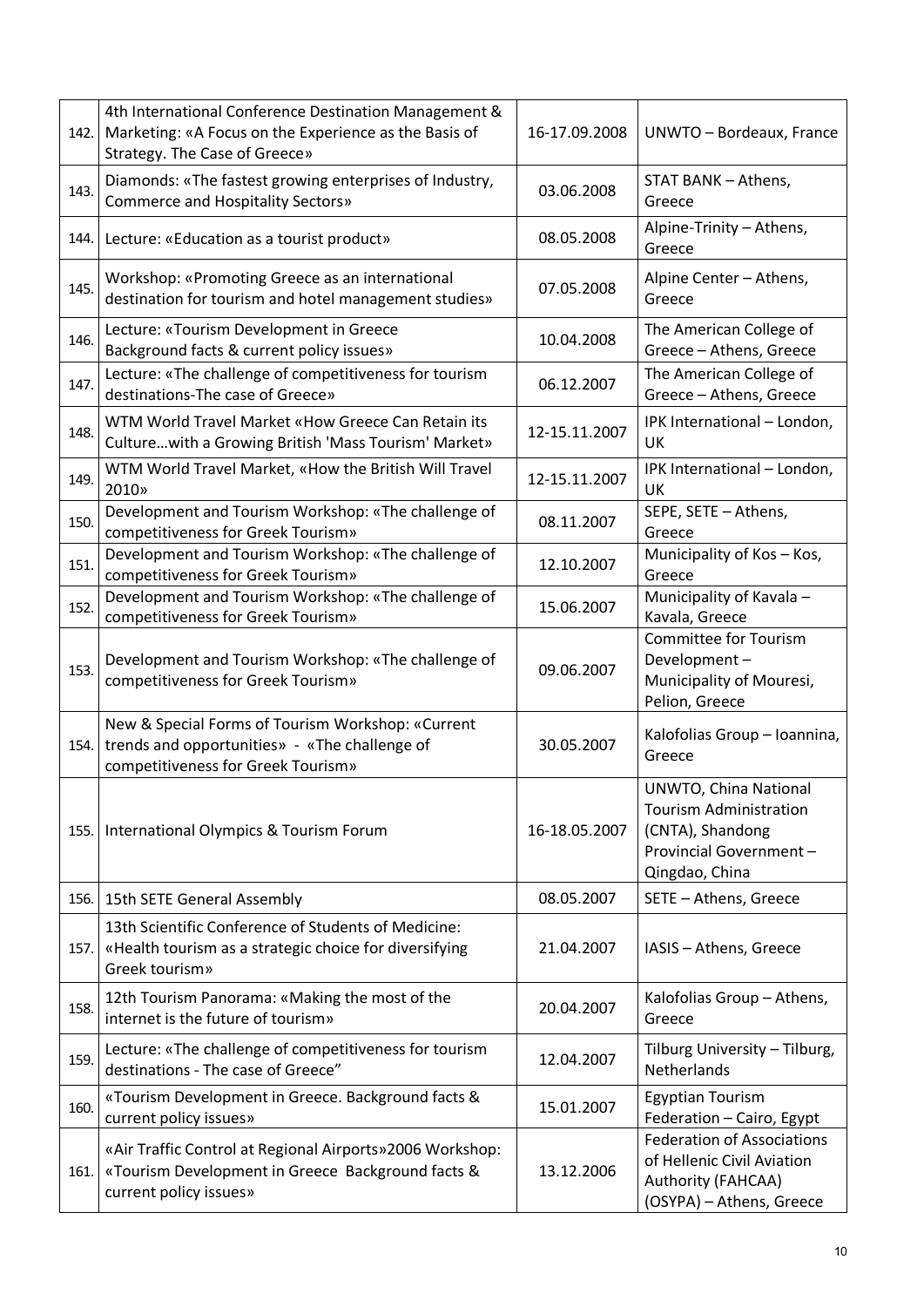| 162. | Workshop: «Marketing strategies to improve the<br>competitiveness of Greek tourism»                                                                                                                                                                                        | 12.12.2006    | Athens University of<br><b>Economics and Business</b><br>(AUEB) - Athens, Greece                                             |
|------|----------------------------------------------------------------------------------------------------------------------------------------------------------------------------------------------------------------------------------------------------------------------------|---------------|------------------------------------------------------------------------------------------------------------------------------|
| 163. | 2nd General Assembly & Annual Conference, European<br>Federation of the Associations of Professional Congress<br>Organisers (EFAPCO) «Shaping the future for conference<br>business in Greece - Tourism Development in Greece<br>Background facts & current policy issues» | 08.12.2006    | European Federation of the<br><b>Associations of Professional</b><br><b>Congress Organisers</b><br>(EFAPCO) - Athens, Greece |
| 164. | 2 <sup>nd</sup> International Tourism Forum                                                                                                                                                                                                                                | 10-11.11.2006 | Dodecanese Development<br>& Progress Company<br>(DETAP) - Rhodes, Greece                                                     |
| 165. | Forum: Tourism Business Frontiers: «Looking into the<br>Future of Tourism», University of Surrey, WTM                                                                                                                                                                      | 08.11.2006    | University of Surrey, WTM -<br>London, UK                                                                                    |
| 166. | 3rd Annual European Leisure Real Estate Symposium<br>«Tourism Development in Greece Background facts &<br>current policy issues»                                                                                                                                           | 23-24.10.2006 | RCI-Athens, Greece                                                                                                           |
| 167. | Rhodes Regional Event: «The challenge of<br>competitiveness»                                                                                                                                                                                                               | 29.09.2006    | Municipality of Rhodes-<br>Rhodes, Greece                                                                                    |
| 168. | Ambassadors' Summit: Session: «Promotion of Greek<br>Financial Interests Abroad - International Economic<br>Relations»                                                                                                                                                     | 01.08.2006    | Ministry of Foreign Affairs -<br>Athens, Greece                                                                              |
| 169. | Workshop: «The Human Factor in the Tourism and<br>Shipping of our Country»                                                                                                                                                                                                 | 31.05.2006    | IST / University of<br>Hertfordshire - Athens,<br>Greece                                                                     |
| 170. | Conference: «New approaches to tourism»                                                                                                                                                                                                                                    | 25.05.2006    | TYD (Turkish Tourism<br>Investors) & Okan<br>University - Istanbul,<br>Turkey                                                |
| 171. | Crete Regional Event: «The challenge of competitiveness»                                                                                                                                                                                                                   | 19.05.2006    | Municipality of<br>Hersonissos-Hersonissos,<br>Crete, Greece                                                                 |
| 172. | <b>IMIC «International Conference on Destination Marketing</b><br>& Events Venues», 2006                                                                                                                                                                                   | 09-11.02.2006 | HELIOTOPOS Conferences, -<br>Athens, Greece                                                                                  |
| 173. | Regional Conference on Tourism Communications for<br>Europe: «Communication Strategies for Mature<br><b>Destinations</b> »                                                                                                                                                 | 12-13.10.2005 | UNWTO - Riga, Latvia                                                                                                         |
| 174. | Corfu Regional Event: «Now or Never: Marketing Plan<br>Proposal for Greek Tourism»                                                                                                                                                                                         | 30.05.2005    | Corfu, Greece                                                                                                                |
| 175. | IMIC 2004 «Hall mark events - Lobbying approaches &<br>marketing implications for tourism destinations»                                                                                                                                                                    | 17.11.2004    | HELIOTOPOS Conferences, -<br>Athens, Greece                                                                                  |
| 176. | Workshop: «Investment Orientation of Greek Tourism»,<br>«Connecting Tourism & Olympic Games», «Greek Tourism<br>2010: Strategy & Objectives»                                                                                                                               | 14.05.2004    | SETE - Delphi, Greece                                                                                                        |
| 177. | Zakynthos Regional Event: «Greek Tourism 2010: Strategy<br>& Objectives»                                                                                                                                                                                                   | 02.10.2003    | Zakynthos, Greece                                                                                                            |
| 178. | «Tourism & Employment»                                                                                                                                                                                                                                                     | 17.09.2003    | SETE - Athens, Greece                                                                                                        |